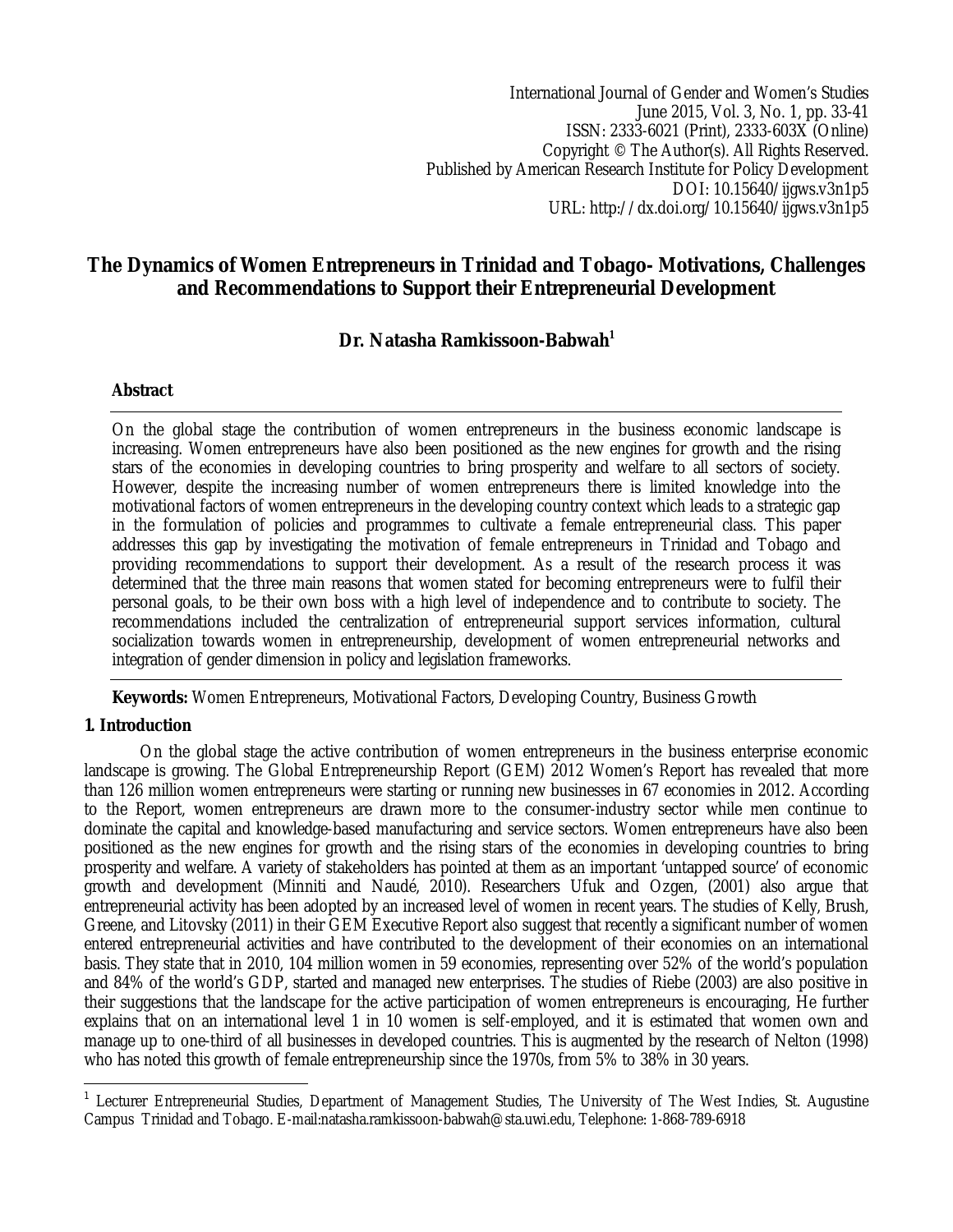Hisrich, Brush, Good, & De Souza, (1997) cite this as one of the most significant, yet quietest, revolutions of our time and argue that an increasing number of women are seeking to enter the arena of business ownership even though this means they have to manage risks and it demands a high degree of time and energy. The research of the IDB (2010) has also highlighted a significant statistical correlation between gender equality and the level of development of countries, as well as the link between diversity and performance where diversity is a source for competitive advantage. Moreover, women's enterprise development and, in general, increasing women's economic opportunities are significant for social growth given women's resource allocation into their families and communities. Therefore, women's economic participation will affect human development and impact the inter-generational transmission of poverty in the developing country context in a positive manner. It is evident that the activity of female entrepreneurs is making a significant difference in their communities and economies, in both developed and developing countries. However, despite the increasing number of women entrepreneurs, Starr and Yudkin (1996) argue that little is known about women entrepreneurs' business practices, their survival and growth strategies, and their perceptions of their entrepreneurial careers. There is also limited research into the main motivational factors of women entrepreneurs in the developing country context which leads to a strategic gap in the formulation of policies and programme imperatives to cultivate a vibrant female entrepreneurial class. This paper will address this gap by investigating the motivations of female entrepreneurs in Trinidad and Tobago and will provide recommendations to support their future development. The knowledge gained from this specific study also has the potential to be scaled and replicated in other countries of the Caribbean Region as well as the Third World sphere of activity and can be useful in providing an avenue for the cross fertilization of competencies and understandings of the main motivational factors of women entrepreneurs.

#### **2. Entrepreneurial Motivation**

The action of becoming an entrepreneur, one who is self-employed and who starts, organizes, manages, and assumes responsibility for a business, offers a personal challenge that many individuals prefer over being an employee working for someone else. Entrepreneurs accept the personal financial risks that go with owning a business but also benefit directly from the potential success of the business. However the entrepreneurial journey is often viewed as an adverse career choice where one is faced with everyday life and work situations that are fraught with increased uncertainty, impediments, failures, and frustrations associated with the process of new firm creation (Campbell, 1992). Not surprisingly, many researchers have investigated the motivation to become self-employed. What is it about certain people that motivate them to take on the risk, the uncertainty and the independent structure of business ownership? The research of (Okafor and Amalu 2010) suggests that motivation is the set of forces that initiate behavior and determine its form, direction, intensity and duration. People's ability to take action and make decisions is based on what the motivating factor is that energizes them to select a particular path instead of another. Also Kuratko and Hodgetts (2007) believe that the entrepreneurial motivations of individuals usually relate to the personal characteristics of the entrepreneur, the environment, and the venture itself.

Early entrepreneurial motivational research has mainly focused identifying traits and characteristics that distinguished entrepreneurs from the general population, rather than developing process-based models. Beginning with McClelland (1961), who argued that a high need for achievement was a personality trait common to entrepreneurs, a great deal of research has focused on characteristics of entrepreneurs (Shaver and Scott, 1991). Psychological theories such as those developed by McLelland (1961) pay attention to personal traits, motives and incentives of an individual and conclude that entrepreneurs have a strong need for achievement. A similar focus is found in locus of control theories that conclude that an entrepreneur will probably have strong internal locus of control (Low & MacMillan 1988, Amit et. al. 1993). This means that an entrepreneur believes in his or her capabilities to commence and complete things and events through his or her own actions. Davidsson (1989) states that achievement motivation is the most important factor contributing in explaining variation of growth rates and entrepreneurship. Perhaps the most widely accepted motivational concept has been postulated by Gilad and Levine (1986)- the push-pull theory. The "push" theory argues that individuals are pushed into entrepreneurship by negative external forces, such as job dissatisfaction, difficulty finding employment, insufficient salary, or inflexible work schedule. The "pull" theory contends that individuals are attracted into entrepreneurial activities seeking independence, self-fulfillment, wealth, and other desirable outcomes. Further Research conducted by Orhan and Scott, (2001) indicates that individuals become entrepreneurs primarily due to "pull" factors, rather than "push" factors.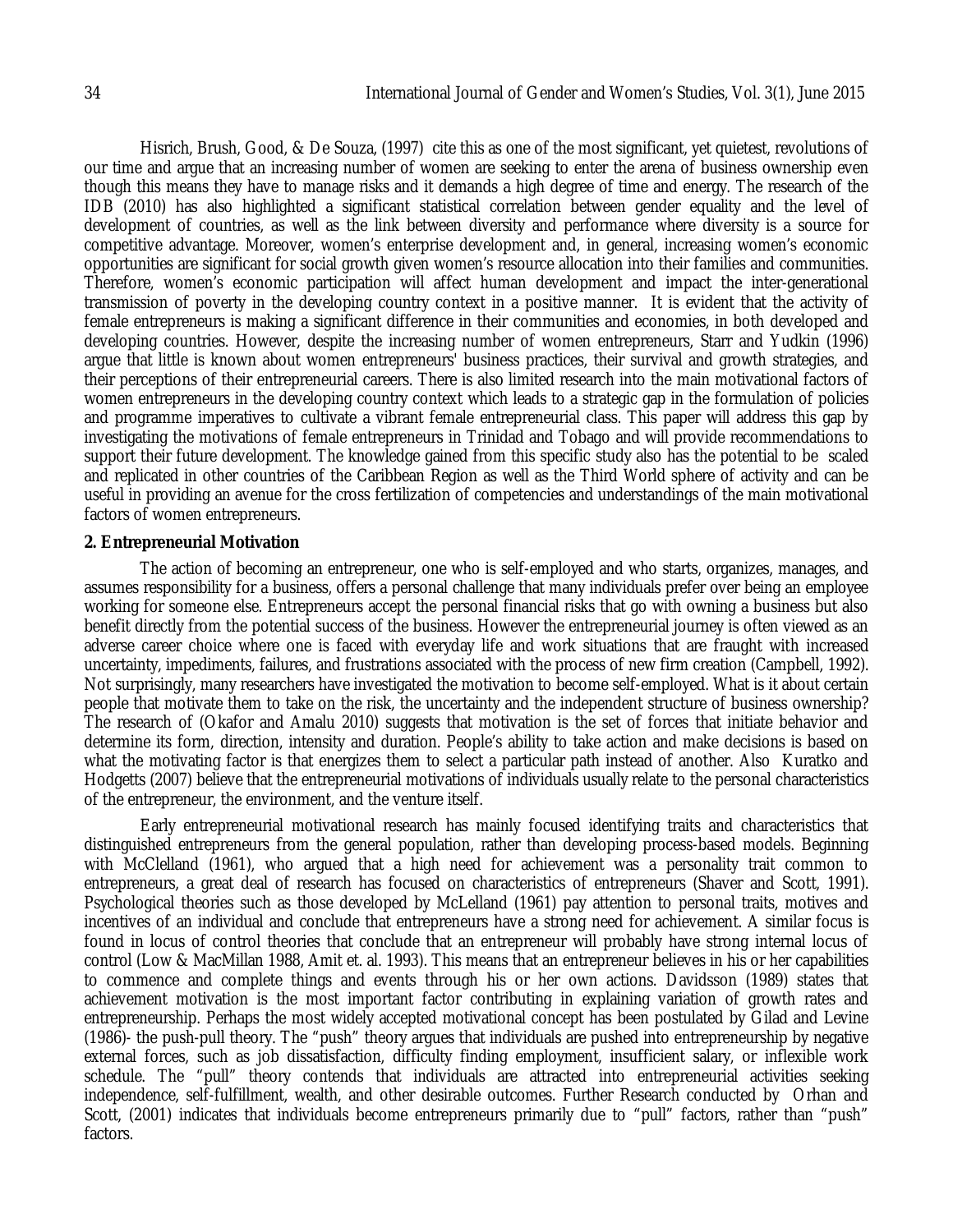The work of Amit and Muller (1995) define pull entrepreneurs as individuals who were pulled out of employment because of the attractiveness of entrepreneurship by making more money or by realizing a business concept. Push entrepreneurs, on the other hand, were pushed out of employment by frustration or by a lack of challenge within their current environment. In a study undertaken by Baumol (1968) it was stated that entrepreneurs are motivated by the reward structure in the economy. This economic perspective on new venture initiation focuses on the usefulness, utility, or desirability of an entrepreneurial career. Campbell's (1992) economic decision model compares the expected net present benefits of entrepreneurship relative to the expected gains from wage labour. The research of Rees and Shah (1986) found that the variance of earnings for self-employed individuals was triple that of individuals working for others, leading to the conclusion that risk-averse individuals are less likely to pursue selfemployment.

Segal, Borgia and Schoenfeld (2008) view the decision between a career of self-employment or working for others as a rational three-part process in which:

- 1. Individuals compare the desirability of self-employment with the desirability of working for others.
- 2. Individuals assess whether they possess the requisite knowledge, skills, and abilities to perform the tasks and activities necessary to become an entrepreneur.
- 3. Individuals determine whether they are willing to accept the inherent risk of entrepreneurial activity.

There has also been research on the key motivations of entrepreneurs from a country perspective. In a ground breaking study Kuratko, Hornsby and Naffziger (1997) and Robichaud, McGraw and Roger (2001) surveyed entrepreneurs from North America to examine the possible motivation classifications of entrepreneurs. The findings from their work reveal that the motivation of entrepreneurs falls into four distinct categories: 1. extrinsic rewards, 2. the need for independence/autonomy, 3. intrinsic rewards and 4. family security. In Romania, income and job security factors were stronger motivators as opposed to the satisfaction of personal needs (Benzing, Chu and Szabo 2005). With respect to India it was determined that entrepreneurs were strongly motivated by the desire for autonomy and the opportunity to increase their income levels (Benzing and Chu 2005). In Turkey, entrepreneurs were mainly motivated to start their own business to provide security for themselves and their family and to increase their income levels (Ozsoy, Oksoy and Kozan 2001). The work of Benzing, Chu and Kara (2009) also presented other research results from African countries. For example Ugandan entrepreneurs are motivated by "making money" (Bewayo 1995). Another research study of entrepreneurs in Kenya and Ghana (Chu, Benzing and McGee 2007) determined that the strongest two motivators were to increase income and to provide employment to themselves. Finally Roy and Wheeler (2006) has suggested that microenterprise owners in West Africa were motivated by a desire to satisfy basic psychological needs – food and shelter in their pursuit of an entrepreneurial opportunity. To summarize this issue Shane, Locke and Collins (2003) emphasizes the personal and "human" factor of the entrepreneur's motivation. What is interesting is that the concept of entrepreneurial motivation is likened to a game where the player is motivated by personal and human influences. The authors further suggest that a person cannot win a game that they do not play. In the context of entrepreneurship, this statement suggests that success depends on people's willingness to become entrepreneurs.Moreover, because the pursuit of entrepreneurial opportunity is an evolutionary process in which people select out at many steps along the way, decisions made after the discovery of opportunities - to positively evaluate opportunities, to pursue resources, and to design the mechanisms of exploitation - also depend on the willingness of people to ''play'' the game. In the article they argued that human motivations influence these decisions, and that variance across people in these motivations will influence who pursues entrepreneurial opportunities, who assembles resources, and how people undertake the entrepreneurial process. Entrepreneurial motivations are therefore driven by human agency and propensity to be a player in the business creation process.

#### **3. What Motivates Women Entrepreneurs?**

Many women in the world are participating actively in an entrepreneurial journey.However, their participation is only now starting to gain attention and interest from a diverse range of stakeholders. The number of female business owners continues to increase on a consistentbasis however,the gender gap in this process is demonstrated when women's motives to start or run a business are compared to men's. The GEM (2010) Report reveals that women are much more likely to be driven by necessity than men when starting a business.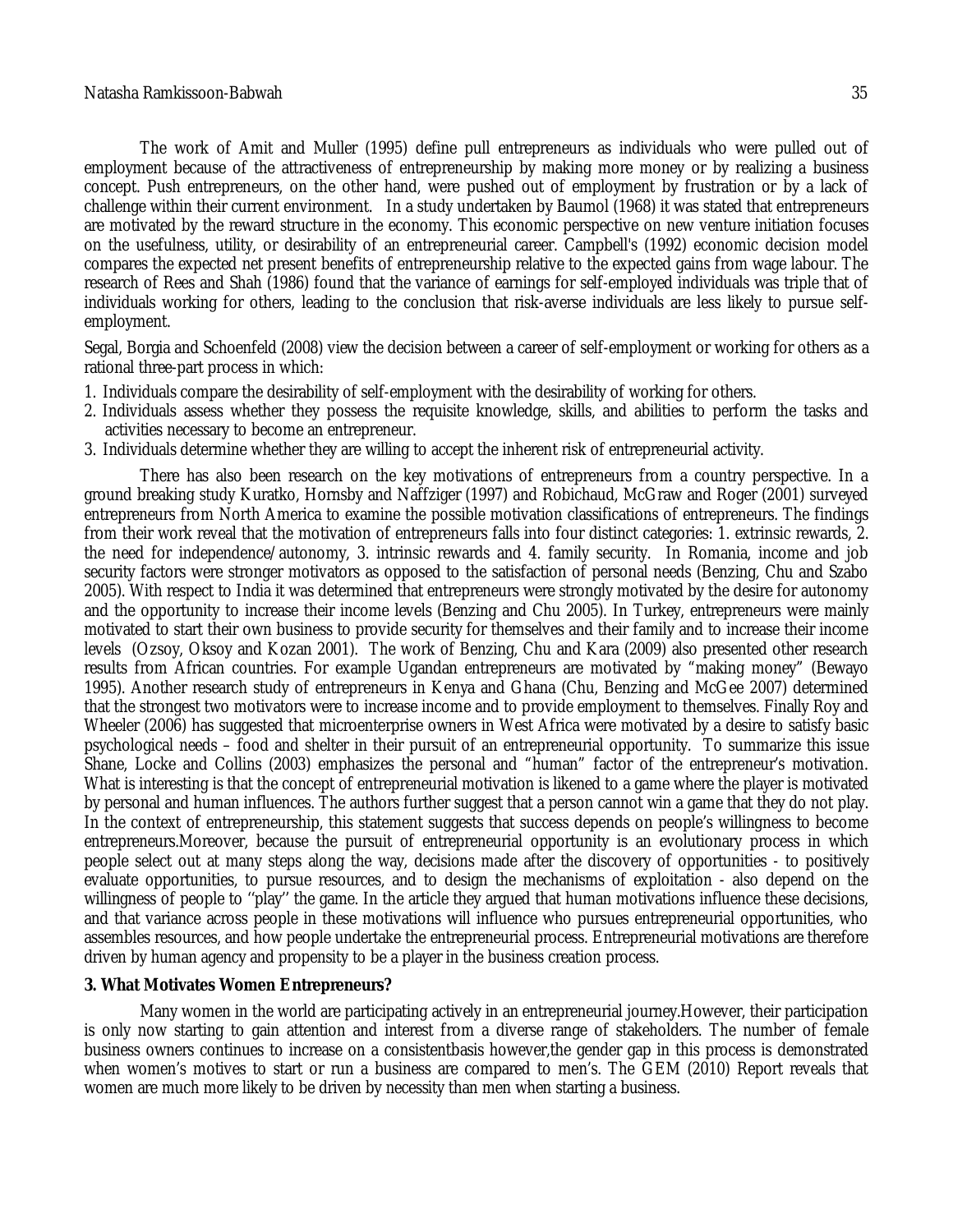The Report further explains that in developing countries, the majority of women who are engaged in entrepreneurial activity are driven by pure survival - out of necessity rather than opportunity - because there are no jobs or any other options for income generation. The IDB (2010) also explains that the decisionsto become entrepreneurs are different for men and women, and most of the push-out factors are specific for women. Barriers explain partially why women decide to start businesses: (1) necessity based reasons, push out factors, include barriers in the labour market or need for supplemental income; (2) pull-in factors are opportunity-based and related to earnings expectations or the desire for more flexibility. Therefore, an important percentage of women enter the MSME world push out from the labour market and forced by the need to supplement or generate income for their families. There have been several studies which have investigated the motivations of women entrepreneurs across different cultures and countries. For example research conducted by Roggenkamp and White (1998) that focused on nurses who started their own businesses and found that the need for flexibility was a significant motivator to leave a traditional nursing setting and undertake an entrepreneurial venture on their own. They further stated that the reasons for women's decisions to start their own businesses include aligning with their values, generating excitement, developing their leadership skills, providing avenues for self-advancement, and fulfilling lifelong goals of independence. Coughlin and Thomas, (2002) argue that one of the most universal motivators for women to start businesses is the need to generate income for themselves and their families. They further suggest that within developed economies a significant number of women embark on entrepreneurial activity toachieve those things that the system fails to provide them.

The research of Dhaliwal and Kangis (2006) on the motivations of Asian Women Entrepreneurs in the United Kingdom suggests that some women's businesses were hobby related and that these women choose roles as entrepreneurs as an extension of the roles associated with being Asian women or wives. The majority of the women entrepreneurs had family members in business and trusted on private and family funds to start and grow their businesses enterprises. The exploratory research by Mcelwee and Riyami (2003) investigated the motivations for women's entrepreneurship in Oman and the barriers to women's success in this area. The main factors that motivated women entrepreneurs were enjoyment of the process of entrepreneurship, financial independence and job satisfaction. The study also demonstrated that women are inclined to define success differently from men, and women's motivation differs from the motivations of men. They further explain that women appear to be satisfied by micro-level entrepreneurial activities, aiming for stability rather than growth, and they generally have less access to external funding than men. Thus, women's businesses tend to be concentrated in service sectors that usually require a small initial capital outlay and less technical knowledge in order to be successful. Another study undertaken by Naser, Mohammed and Nuseibeh (2009) identified the factors that motivate women in the United Arab Emirates to become business entrepreneurs. This study indicated that financial support from the government (especially in the start-up phase), self-fulfilment, knowledge, skill, experience and spousal relationships were important in motivating women. While investigating the impact and expectations that family responsibility places on women, Simonin (2006) postulates that many women start a business because of the autonomy and flexibility that are essential to the fulfilment of their family obligations. This is also supported by Noble (1986) who argues that men perceive entrepreneurship as a business decision while women perceive it as an integrating and balancing tool between family and career needs.

The research of Lee (1997) focused on the motivational factors of women entrepreneurs in Singapore with an analysis of the four psychological needs i.e. achievement, affiliation, autonomy and dominance and their relations to entrepreneurial aspirations. The findings reveal that the occupational choices of women were influenced by their psychological needs. In terms of business ownership the main motivational factor was the higher need for dominance and achievement by some women. Also women who believe that paid employment cannot satisfy their needs would then look for an alternative source of employment and become entrepreneurs where they have more freedom and power to chart their destiny. In addition the study also found that family background and life experiences as well as educational background also played integral roles in their motivation to become entrepreneurs. These various research studies present an array of the significant motivational factors that propel women entrepreneurs to start their own business enterprises. There are the push or negative factors that engage women to start their business enterprises such as necessity, barriers in the labour market or need for supplemental income. However there are postive or pull factors such as a quest for independence, self empowerment and self development, the need for freedom and an opportunity to utilize their talents and interests in a productive avenue to generate income for themselves and their families. The higher degree of pull motivational factors confirms the statements made by Orhan and Scott (2001) that indicated that individuals become entrepreneurs primarily due to "pull" factors, rather than "push" factors.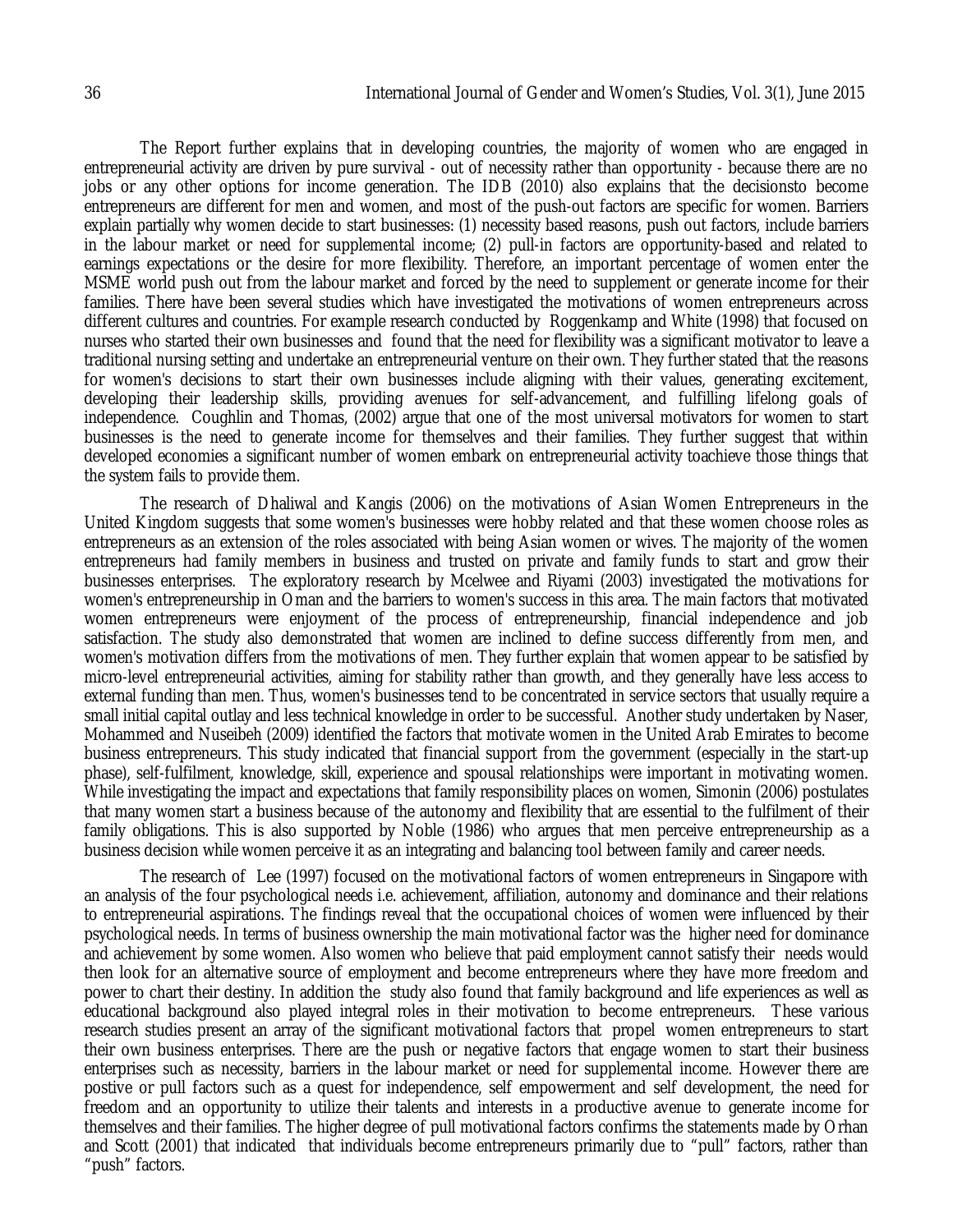### **4. What Motivates Women Entrepreneurs in Trinidad and Tobago?**

The Global Entrepreneurship Monitor Trinidad and Tobago National Report (2012) is a starting point to dervive an understanding of the motivatations of women entrepreneurs. According to the Report historically in Trinidad and Tobago women have been less active than men in entrepreneurial behaviour. This trend has continued into 2012 when 15.5% of men and 11.8% of women in the Adult Population Survey reported being involved in Early Stage Entrepreneurial Activity. However over the past two decades women in Trinidad and Tobago have become more involved in starting and operating new businesses. With respect to other gender differences the GEM reported that other significant differences between male and femaleinvolvement in entrepreneurship are: having the required knowledge/skills to start a business and the fear of failure. The GEM datarevealsthatin Trinidadand Tobagomore females, 15.3%thanmales11% indicated thatfear of failure wouldpreventthem from startingabusiness. In addition the report also states that fewer females also considered themselves to be equipped in terms of knowledge and skillwhen startingupbusinesses.

### **4**.1 The Research Process

What has been some of the factors that have motivated women to launch a business enterprise of their own in Trinidad and Tobago? An empirical component was undertaken where one hundred (100) women entrepreneurs were equally divided into four groups of twenty five(25) for qualitative group discussions. The participants were questioned as to their motivations to become an entrepreneur using the theoretical model of the Push and Pull Concepts and their challenges during their entrepreneurial journey. The women participants were sourced from a national databse of female entrepreneurs and participants were selected from each of the four geographic zones within the database – North, South, East and West – to reach the sample size of one hundred women entrepreneurs. During the focus group discussions the researcher divided the women at random into groups of twenty five and employed a rapportuer to take notes to assist in the analytical process. In addition each session was electronically recorded and the media files transferred to an online computer systems for storage. On an average basis the length of each focus group session was two hours. This focus group method was selected for this process since according to Ryan (2002) qualitative interviews are more flexible and they allow greater spontaneity and adaptation of the interaction between the researcher and the study participant. This approach was employed during the discussions since the researcher was able to use and adapt the open ended questions accordingly within each group under study in order to gain elaborate and richer responses.

The informality of the focus discussions also yielded a distinctive advantage as suggested by Marshall (2003) who states that with qualitative methods, the relationship between the researcher and the participant is often less formal than in quantitative research. Participants have the opportunity to respond elaborately and in greater detail than is typically the case with quantitative methods. The use of opened-ended questions to the focus groups also allowed participants the opportunity to respond in their own words, rather than forcing them to choose from fixed responses, as quantitative methods do. This allowed the researcher to gain information that was meaningful and culturally salient to the participant, unanticipated by the researcher and rich and explanatory in nature. In terms of the analytical and presentation framework adopted for data presentation, a matching and referencing paradigm was employed whereby during the variable factors discussion comments from the qualitative research were refrenced against the thematic content of the motivational factors of women entrepreneurs as well as the Push and Pull concept. This process allowed for a high yield of information to transmute into action oriented knowledge.

### 4.2 Research Findings on The Motivational Factors of Women Entrepreneurs in Trinidad and Tobago

With respect to motivational factors of local entrepreneurs, respondents revealed that the three main reasons for becoming an entrepreneur were to fulfil their personal goals, to be their own boss with a high level of independence and to contribute to society. These motivational factors are aligned with achievement based and "pull" factors as previously discussed in the review on the motivations of women entrepreneurs. In this regard it can be suggested that the motivational aspirations of female entrepreneurs in the developing country of Trinidad and Tobago are in line with those of their First World counterparts. In addition, 11 entrepreneurs surveyed cited a profit orientation as a motivational factor of entrepreneurship which supports the assertions made by economic decision model of Campbell, (1992). It is also positive to note the greater social interest demonstrated by women entrepreneurs in the area of contributing to society - 18 responses.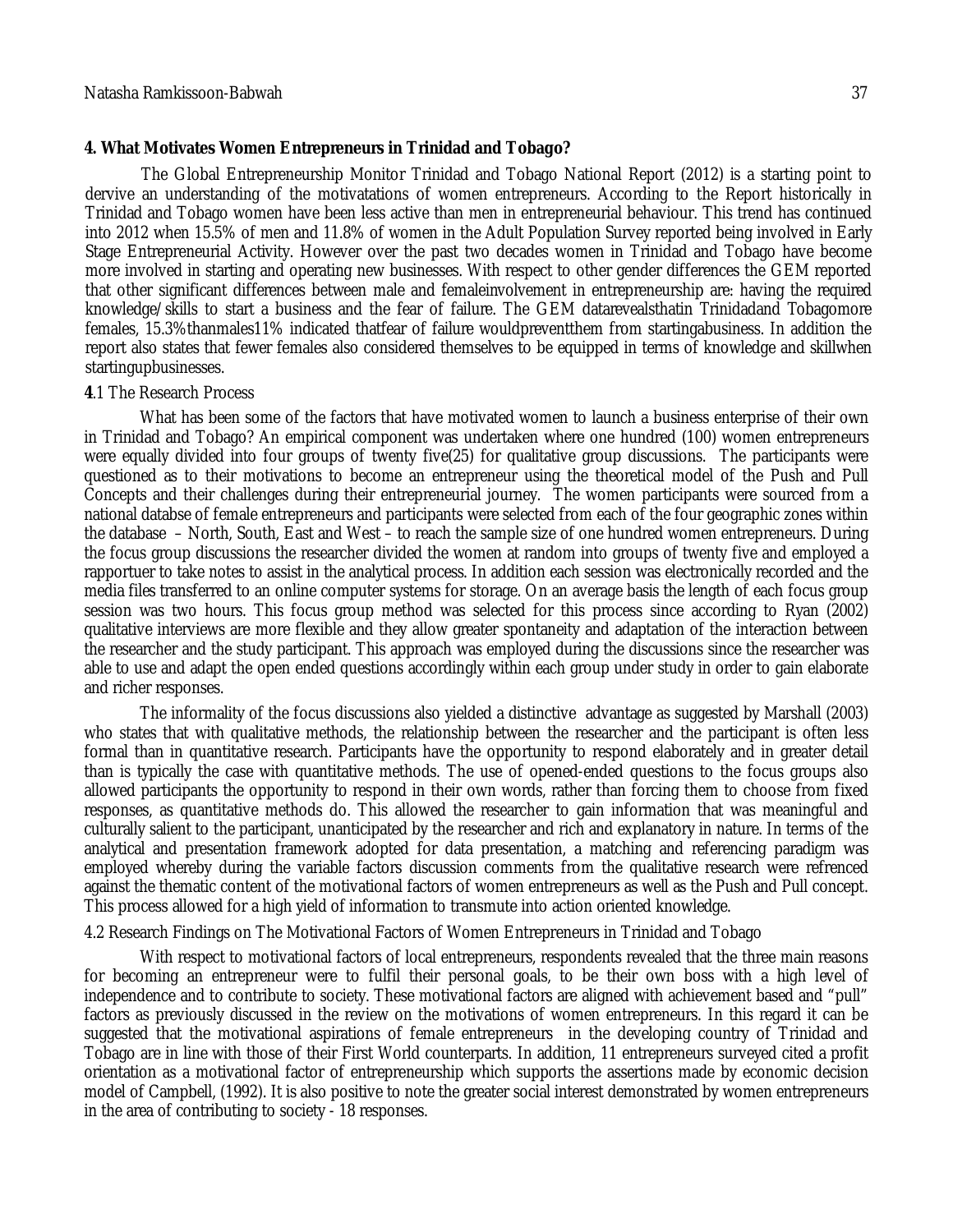The creation of a new company was the path they had chosen to achieve this goal. The role of inspirational models as a motivational factor - 15 responses - is significant for entrepreneurship policy makers as this can provide a keystone for development. In general these role models are individuals close to those interviewed such as family, friends and acquaintances. They are rarely entrepreneurs discovered via mass media promotions. It was therefore not surprising that role models are were more common in locations where SMEs have a strong presence and there exist environments where geographic proximity and social networks bring successful SME entrepreneurs into closer contact with inspiriting potential entrepreneurs. As such entrepreneurs that were located in the urban and semi-urban locations had a higher knowledge/interaction with more successful entrepreneurs and were capable of learning key lessons and patterning/designing their business models. These findings are summarized in Table One as follows:

| Acquire social status                |  |
|--------------------------------------|--|
| Be like a Friend<br>4                |  |
| Be like Parents                      |  |
| Be like someone in Media             |  |
| To make profits<br>11                |  |
| Contribute to society<br>18          |  |
| <b>Family tradition</b><br>5         |  |
| <b>Fullfill personal Goals</b><br>23 |  |
| 25<br>To be your own boss            |  |
| <b>Total</b><br>100                  |  |

With respect to a situational perspective on the challenges of female entrepreneurship the participants revealed that there were three major challenges that hampererd their entrepreneurial process and activities. Firstly there was a knowledge gap in understanding the type and level of resources available to them from the private and pulic sectors. This diffusion and fragmentation of enabling information can lead to sense of frustration and demotivation among the entrepreneurs since they can feel they are alone or that there are many "hoops" to jump before they receive needed resources. The participants cited their second major challenge was the lack of support and encouragement from their peer networks. They further described the low level of suport from their domestic partner/spouse and especially other male family members. This can be as a result of the conditioning of the males in society and their attitudies towards women who are owning and managing their business enterprise. The third challenge was the lack of entrepreneurial and management skills to sucessful operate their business enterprises. The women entrepreneurs stated that they knew that there were gaps in the areas of marketing, cash flow forecasting and management, developing business plans and providing excellent customer service. This lack of comptencies limited the growth of their business enterprises and caused a high degree of emontional stress and feelings of inadequacy on the part of the women entrepreneurs. This is congruent with the findings of the GEM National Report of Trinidad and Tobago (2012). The women also indicated other areas of concern such as the high rates of rent for start up business enterprises, the rigid mind-set of lending institutions towards women entrepreneurs and a low level of support and guidance to bid for public sector contracts.

## **5. Recommendations to Support Women Entrepreneurs in Trinidad and Tobago**

The institutional learning of the International Labour Office ILO (2012), has suggested that women's entrepreneurship can be supported with wide-ranging policy frameworks that protect, foster and regulate a business eco-system for female entrepreneurs. The ILO further states that the configuration of the framework should include policies to improve women's access to markets, to improve women's access to and control over (financial) resources and policies to strengthen social protection and that enhance social inclusion. In terms of programmes developed to support women entrepreneurs, the ILO (2012) has stated that the main categories of such initatives include programmes aimed to assist women in starting up new businesses through entrepreneurial training, and provision of start-up resources. Other programmes are aimed to support women entrepreneurs with an increased level of technical assistance in specific sectors to encourage exports or utilization of non-traditional natural resources. The ILO(2012) further argues that there are some initiatives that focus on promoting change in societal attitudes towards entrepreneurship, and in particular, women's engagement in entrepreneurship in the main stream economic sphere of activity.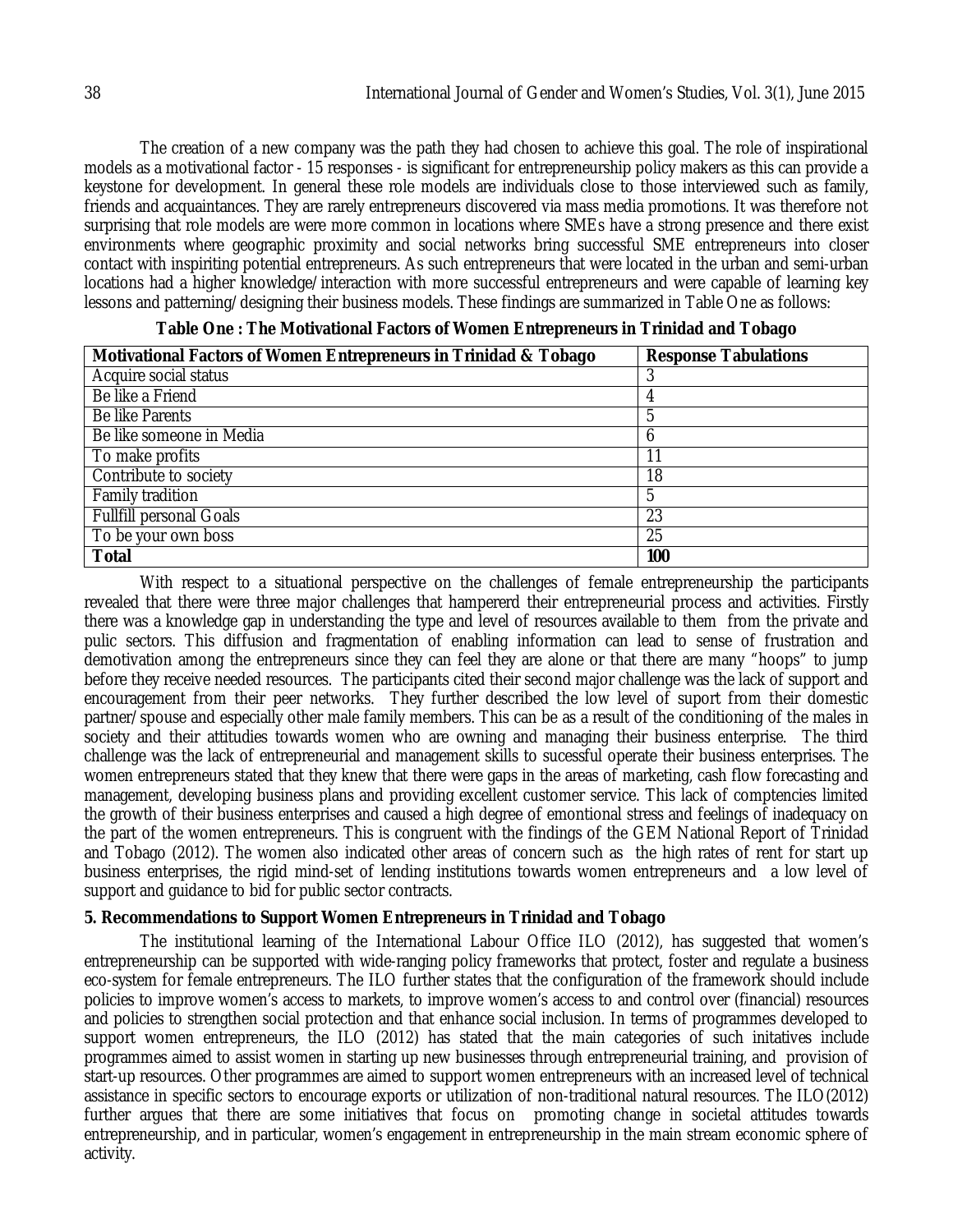An alternative and exciting approach to support women entrepreneurs is suggested by Amine and Staub (2009 ) who propose that to support the efforts of female entrepreneurs in the sub-Saharan Africa the tool of social marketing should be utilized. They have further defined the concept of social marketing as: specifically selected communication goals and messages that are tailored to promote shifts in beliefs and related attitudes towards women, work and their enterprises. These proposed changes in beliefs and attitudes are designed to connect at three levels. In level one they propose strategies in the regulatory environment that are focused on a consistient stream of promotional activities for women's political leadership at the highest echelon acting as a catalyst to diffuse changes in laws to augument the social status of women. These strategies would be established to improve access to capital (microcredit loans) for the use of women in their business enterprises. The second level proposes another series of strategies in the normative environment comprising of of large-scale, regional, long-term advertising campaigns to foster a significant attitude change among men towards their wives and daughters as individuals with the right of selfdetermination and as successful entrepreneurs. For the third level they propose strategies in the cognitive and learning environment that designs and develops a stream of appropriate entrepreneurial and educational training programmes for girls and women to ignite a spark of interest in the pursuit of the entrepreneurial option and build capacity and skills in the management of business enterprises. The process of crafting recommendations to support the entrepreneurial development of women is also guided by the research of Katerina Sarri, Anna Trihopoulou, (2005) who suggested that women entrepreneurs should not be treated as a monolithic category but instead policies and programmes to support them should be specific and gender oriented. In this regard specific recommendations to support women entrepreneurs in Trinidad and Tobago are suggested based on an analysis of their situational context and challenges as well as their motivational factors. The degree of alignment for the recommendations can also be mapped against the core motivational factors as expressed by the women entrepreneurs and are presented as follows:

- **1.** *Centralization of Entrepreneurial Support Services Information:* Women entrepreneurs often have a limited knowledge about the support mechanisms that are available to provide resources and materials to structure their entrepreneurial journey. This knowledge gap can act as a motivational barrier and the institutional stakeholders in this developmental space should collaborate to create a central respository of their support resources with easy access to nascent and exisiting entrepreneurs. An online channel for archiving and dissemination can be appropriate as well as a promotional campaign to drive the entrepreneurs to the sites.
- **2.** *Cultural Socialization Towards Women In Entrepreneurship:*A sustainable strategy must be developed to intergrate entrepreneurial activities in the educational curriculum from the early primary school stages. This will play a significant role in cultural sensitivity and acceptance of entrepreneurship as a viable option among the male population and can lead to a sense of empowerment and a decreased learning curve for prospective female entrepreneurs. The positive socialization process can also stimulate an increased interest in business enterprise ownership as opposed to traditional employment.
- **3.** *Development of Women Entrepreneurial Networks*: An Entrepreneurial network dedicated to building linkages in the business enterprise sector would increase the competitiveness of the business enterprises, strengthen existing successes and share knowledge among women entrepreneurs. The GEM Trinidad and Tobago Report (2012) also emphasises the importance of networking by suggesting that entrepreneurs require an array of resources to both establish the business and to keep an establishing business going and expanding. In addition a formal organization would have the legitimate power and position to have a unified advocacy voice within the sector for women entrepreneurs. Specific services such as mentoring, business incubation and virtual office support can be included in the entrepreneurial network.
- **4.** *Integration of Gender Dimension in Policy and Legislation Frameworks:* Tailored policy imperatives to support successful women entrepreneurs can include gender certification on products and services, promotion of gender equality in order to reduce discrimination in the labour market, and the provision of services to help women make their businesses more productive and to expand them, for example: access to innovative financial credit products that work with women specific asset accumulation patterns, improved access to entrepreneurial training in a virtual learning environment, developing channels for exporting, and the provision childcare services.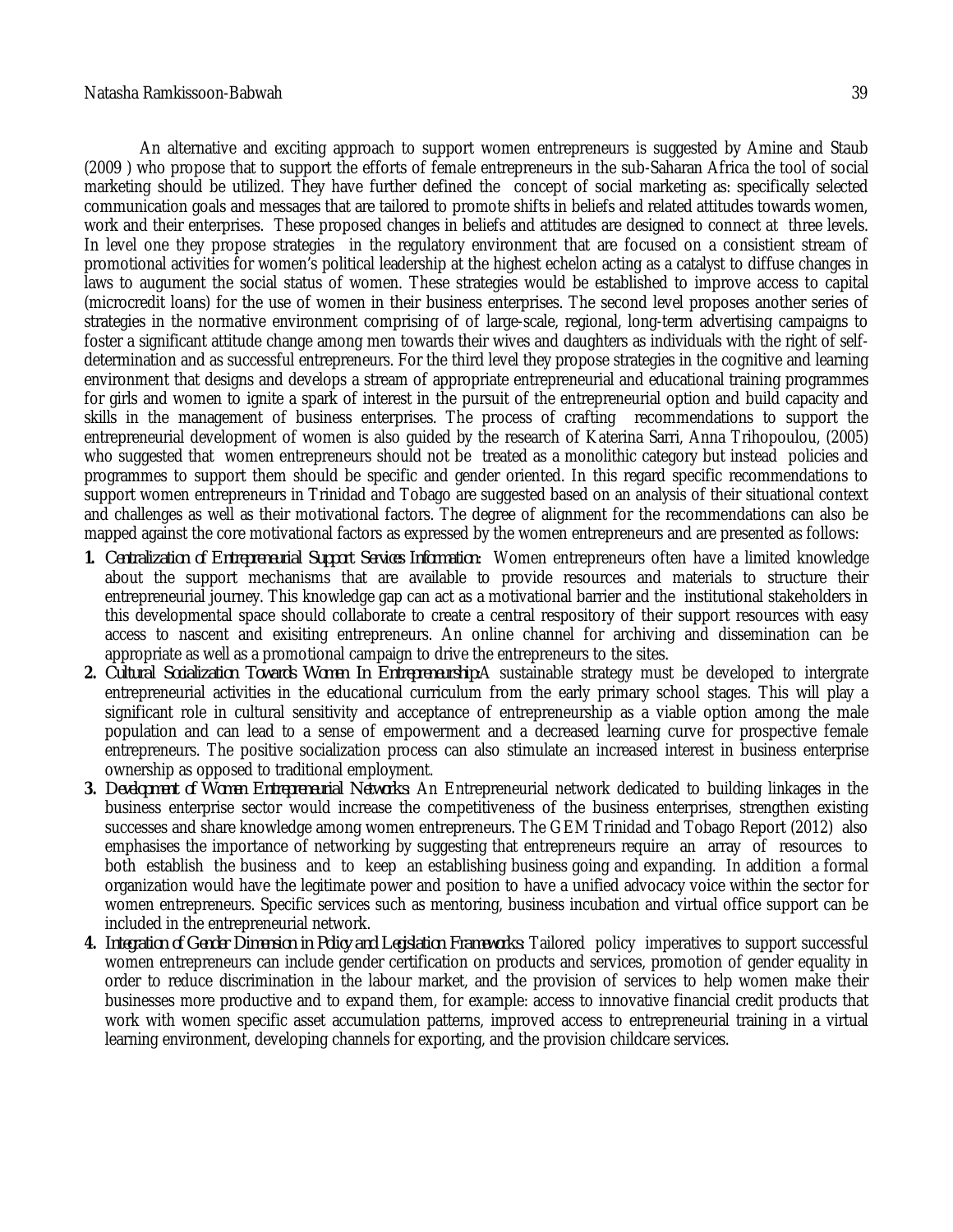### **6. Future Research Directions**

As a result of this overview of the motivations of women entrepreneurs from an international perspective, a proposed agenda for future research directions can include an investigation into the impact and contribution of women entrepreneurs towards economic growth in developing countries so that supporting frameworks can be developed that are in alignment with the economic growth targets either by sector or geography and resource availability. Another avenue for future research would be to study the operational configurations of business enterprises that are managed by female entrepreneurs to determine if there are any gaps in the strategic direction and implementation of their core business activitities. This can lead to the creation of progress milestones for these business enterprises as a performance measurement system. Finally, further investigation on the constraint of the gender gap in entrepreneurship in the developing country context is important and motivational barriers can be identified and policy/programmes developed to break down these barriers which can lead to an increase in the supply of women entrepreneurs.

#### **7. Conclusion**

The pheonomea of women entreprenerus is one whose time has come and provides an arena to allow these entrepreneurs to fullfill their potential and channel their talents into sustainable business enterprises. Michelle Bachelet, Executive Director of U.N. Women (2011) has stated that she has seen what women, often in the toughest circumstances, can achieve for their families and societies if they are given the opportunity. The strength, industry and wisdom of women remain humanity's greatest untapped resource she states and further explains that society cannot afford to wait another 100 years to unlock women's potential in the field of business enterprise ownership. This study has provided insights into the motivational factors of women entrepreneurs in the developing country of Trinidad and Tobago and has also investigated the challenges that these women face in their entrepreneurial journeys. The motivational factors were revealed to be in alignment with the pull concept as espoused by Gilad and Levine (1986) and the intervention areas included the centralization of entrepreneurial support services information, cultural socialization towards women in entrepreneurship, development of women entrepreneurial networks, and integration of a gender dimension in policy and legislation frameworks. It is envisioned that these recommendations would be a viable platform to unleash a new wave of successful women entrepreneurs in Trinidad and Tobago.

#### **Refrences**

- Amine, L. and Staub, K. (2009) Women entrepreneurs in sub-Saharan Africa: An institutional theory analysis from a social marketing point of view. Entrepreneurship & Regional Development, Mar2009, Vol. 21 Issue 2, p. 183-211.
- Amit, R., & Muller, E. (1995). "Push" and "pull" entrepreneurship. Journal of Small Business & Entrepreneurship, 12(4), 64-80.
- Amit, R., Glosten, L., and Muller, E. (1993) Challenges To Theory Development In Entrepreneurship Research. Journal of Management Studies, Vol. 30 (5), pp. 815–834. United States of America
- Baumol, W. (1968) Entrepreneurship in Economic Theory American Economic Review.
- Bennett, R. and Dann, S. (2000), The Changing Experience of Australian Female Entrepreneurs. Gender, Work & Organization, 7: 75–83
- Benzing, C., Chu, H. M. (2005) Entrepreneurial Behaviour in Andhra Pradesh,India, Proceedings of the Association of Global Business 2005, Miami Beach, Florida.
- Benzing, C., Chu, H. M. and Szabo, B. (2005) "Hungarian and Romanian Entrepreneurs in Romania Motivation, Problems and Differences", Journal of Global Business, Vol. 16, pp. 77-87.
- Bewayo, E. D. (1995) "Uganda Entrepreneurs: Why Are They in Business?" Journal of Small Business Strategy, Vol. 6, pp. 67-78.

Campbell, C. (1992) A Decision Theory Model for Entrepreneurial Acts Entrepreneurship: Theory and Practice, Vol. 17.

- Chu, H. M., Benzing, C. and McGee, C. (2007) "Ghanaian and Kenyan Entrepreneurs: A Comparative Analysis of Their Motivations, Success Characteristics, and Problems", Journal of Development Entrepreneurship, Vol.12, No. 3, pp. 295- 322.
- Coughlin, J.H., and Thomas, R.E. (2002). The rise of women entrepreneurs: People, process, and global trends.Westport: Quarum **Books**
- Davisdon, P. (1989). Continued Entrepreneurship and Small Firm Growth. Dissertation (PhD), Stockholm School of Economics
- Dhaliwal, S., & Kangis, P. (2006). Asians in the UK: Gender, generations and enterprise. Equal Opportunities International, 25(2), 92–108.
- Gilad, B and Levine, P (1986) A Behavioral Model of Entrepreneurial SupplyJournal of Small Business Management, Vol. 24.
- Global Entrepreneurship Monitor (2011).The Women's Report 2010. Published online,
	- http://www.gemconsortium.org
- Global Entrepreneurship Monitor (2012).GEM 2011 Global Report. Published online, http://www.gemconsortium.org